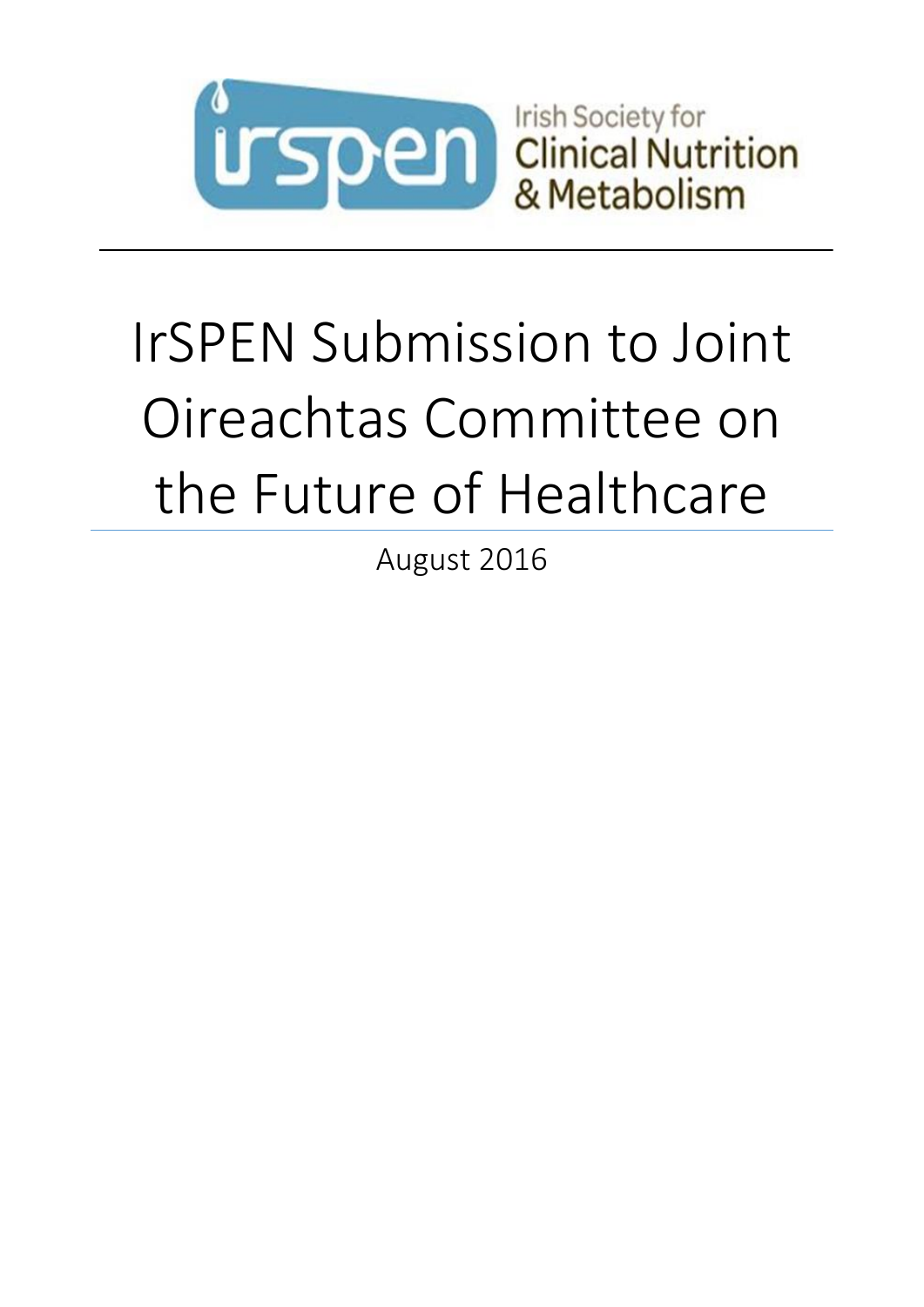# **Executive Summary**

1. Given that the background to the establishment of the Joint Committee is the severe pressures on the healthcare system, the unacceptable waiting times for public patients and the poor outcomes relative to healthcare cost, it is clear that a one tier, universal health model can only be achieved if care gaps within the existing services with known, adverse effects on outcome and healthcare utilisation are addressed within the ten year plan. In this context, IrSPEN urges the Committee to commit greater efforts towards the prevention and effective treatment of undernutrition (primarily disease related) and obesity, both major and costly public health problems likely to place increased pressure on scarce healthcare resource within the next decade.

2. Disease related malnutrition is a major source of avoidable risk to patients and an unsustainable source of cost to the health service, with malnourished patients currently using in excess of one third of acute care inpatient bed capacity in Irish hospitals each year, over 90% of whom are admitted from their own home. As most malnutrition is preventable and screening programmes and models of good nutritional care capable of delivering net cost savings, the high prevalence of malnutrition (averaging 30% of inpatients on admission to Irish hospitals) and low priority placed on its prevention merit immediate attention by the Committee. Earlier detection and treatment of community patients with malnutrition could release as many as 450 inpatient bed days per day or 168 000 per year (6% total capacity), yet so far, primary care screening programmes are lacking and community dietetic access severely limited. Future healthcare strategy must focus increased efforts at preventing malnutrition in primary as well as community and secondary care settings.

3. Contrary to the principle of supporting patient self- management, treatment at the lowest level of complexity and the integration of care pathways across care settings, IrSPEN has identified major deficits in the configuration and delivery of clinical services and support for patients discharged from acute care settings on home enteral nutrition (approximately 2800 each year) and on home parenteral nutrition (approximately 35 to 40 per year), both of which IrSPEN urges the committee to address. Current 'ad hoc' services and failure to provide specialist support required by patients on home therapies results in delayed discharges, excess acute admissions for routine problems (eg. tube misplacement, site infections) that could be safely managed at home and in the case of parenterally fed patients managed by non-specialist centres (see below), potentially life threatening line sepsis.

4. Whereas a key deliverable of the Committee is to establish a basis for more equitable access to services based on need, we would draw the Committees immediate attention to the current lack of any suitable service capable of meeting UK / International minimum commissioning standards for patients that develop prolonged / permanent intestinal failure (IF) in Ireland each year (80 – 100), and for those awaiting transition from the national paediatric IF specialist unit based at Our Lady's Hospital for Sick Children. IrSPEN has highlighted this to the HSE as an entirely unacceptable situation that is contrary to all international recommendations and at odds with all developed healthcare systems, including NI (12 bedded unit), the UK and across Europe, costing an estimated 20 lives each year.

5. Given the strategic importance of obesity and diet related disease to healthcare planning, the Committee should align policy and services according to best available evidence regarding the most effective strategies for prevention on the one hand, and treatment of those with severe and complex obesity on the other. In the case of severe and complex obesity, surgical intervention is by far the most clinically and cost effective solution, offering return on investment of  $2 - 3$  years. In Ireland, access to bariatric surgery is less than 0.1% of the demand based on criteria established by NICE / cost effectiveness data.

The costs associated with malnutrition and obesity are substantial and growing, putting added pressure on services. However, many of the problems are avoidable and large savings achievable. Hence, IrSPEN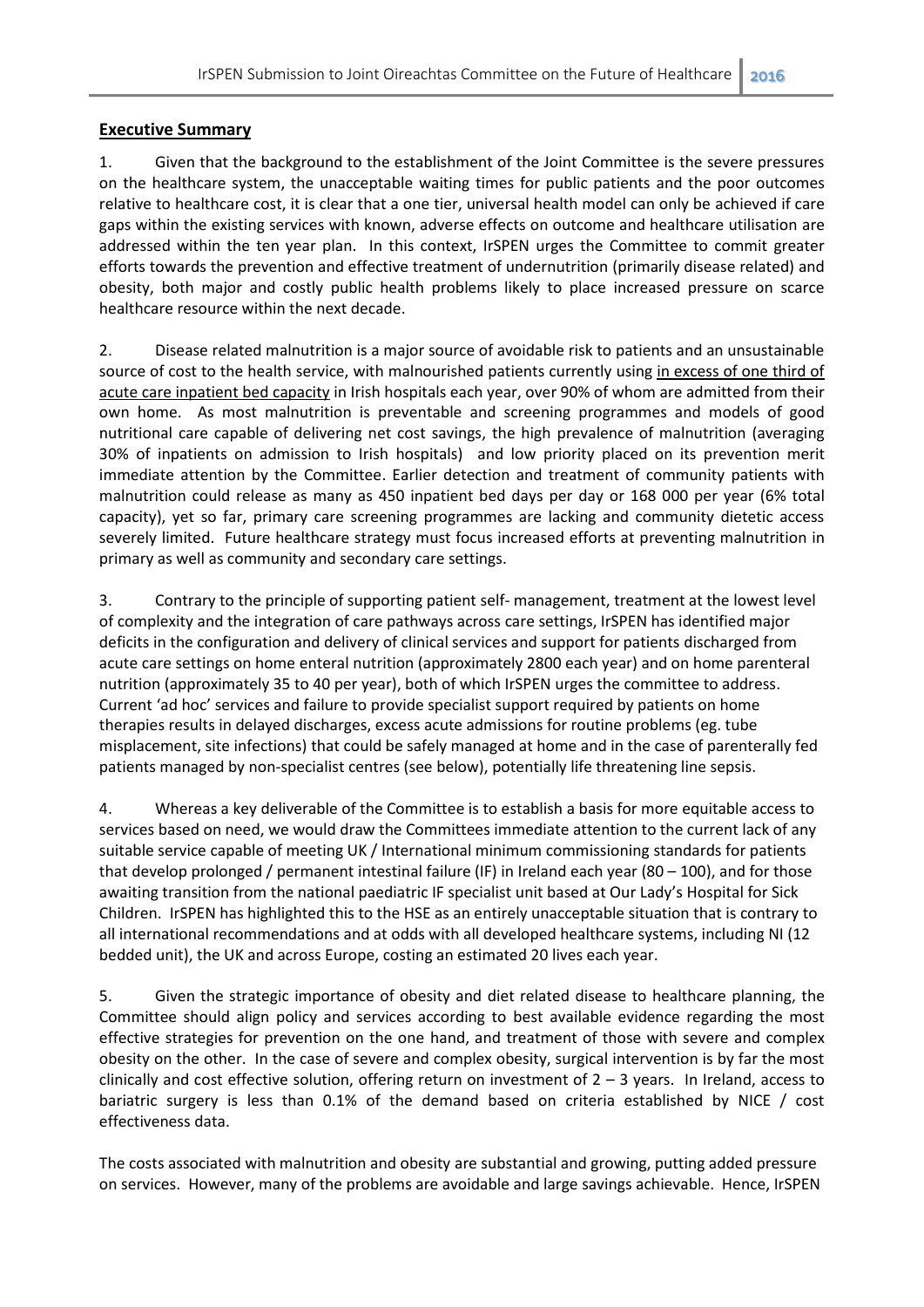urges the Committee to address the current gaps in the provision of nutritional care within their ten year plan.

# **Recommendations included:**

- 1. A national malnutrition steering group or task force should be established at Department of Health level, involving HSE members, patient representatives and relevant expert groups and individuals to ensure that implementation is effective and produces the anticipated outcome and cost benefits. Given the strategic importance of this area and the large potential for savings, IRSPEN is seeking an oral hearing to present its proposals in full and the activities already underway, incorporating health economic modelling on investment costs and potential for savings.
- 2. IRSPEN urges the committee to address the gaps in service provision and models of care required to support patients discharged from hospital on home enteral and parenteral nutrition therapies. As part of its planning, greater funding and streamlined services and funding arrangements must be put in place to support the ambitions outlined by the Committee for integrated, equitable and efficient healthcare delivery.
- 3. Patients with intestinal failure in Ireland deserve the same access to specialist dedicated units as those in Northern Ireland, the UK and in developed healthcare systems throughout Europe and beyond. We urge the Oireachtas Committee to support the establishment of a national service, capable of meeting minimum commissioning standards within the UK/NHS as deemed necessary to give this small group of patients with highly complex and challenging requirements the best chance of survival and health. St. James's hospital is proposed as the ideal location for this a national adult specialist unit, and is the subject of a business plan for which the support of this Committee is being sought.
- 4. Healthcare policy in the area of obesity and malnutrition must differentiate between strategies for prevention and effective treatment, both being important. We urge the Committee to establish a public bariatric programme to allow access to 400 public patients annually with immediate effect, rising to at least 1000 by year ten (2026). Recognizing that allocating limited resources must take budget as well as cost effectiveness into account, a self-funding model is proposed with planned expansion of services subject to delivery of predicted returns on investment over the 10 year plan.
- 5. The Oireachtas Committee should support specific reporting measures and audit data to highlight the prevalence and impact of malnutrition on outcomes and on the quality of nutritional care provided by healthcare providers.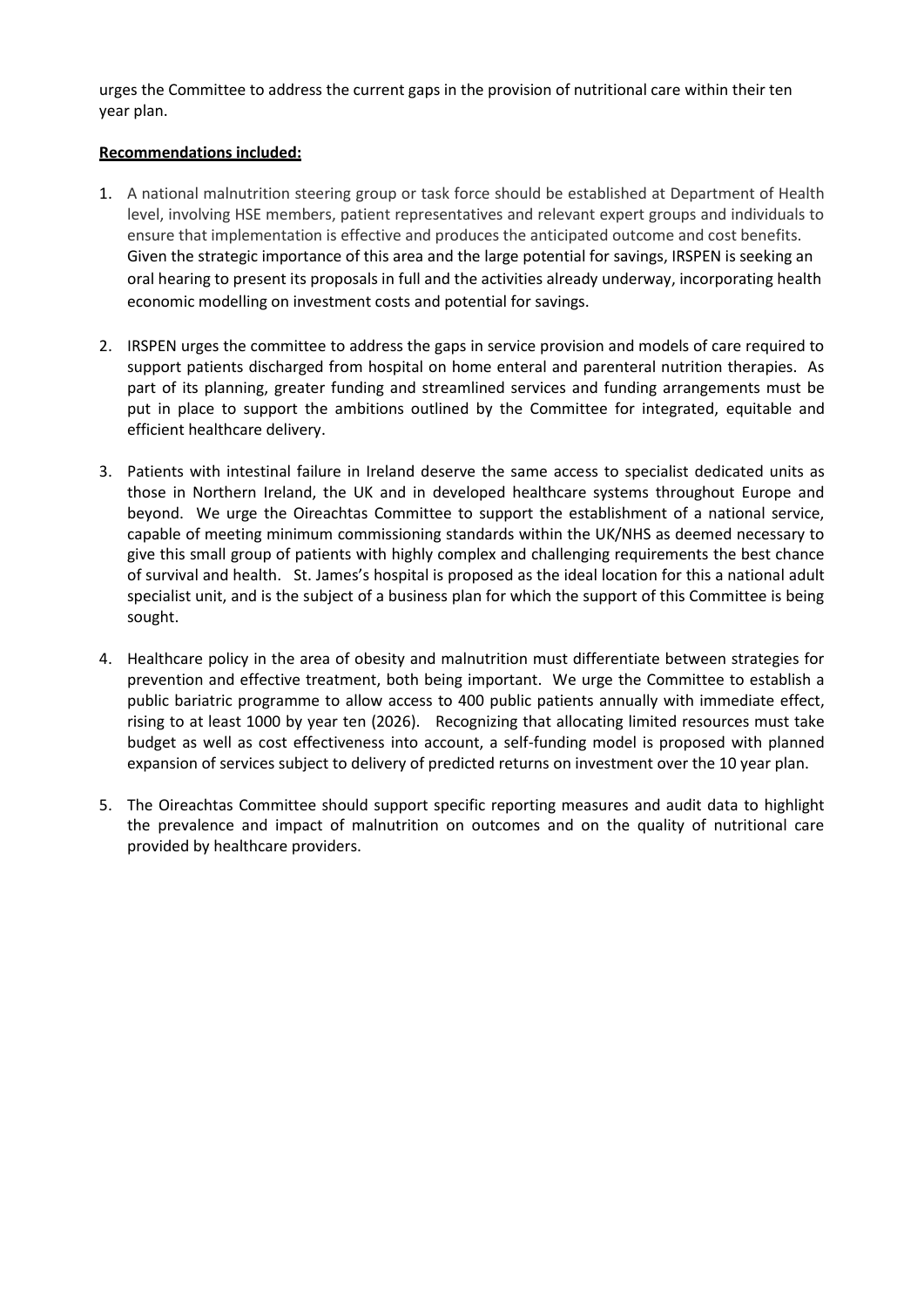# **Strategic Priorities over the next 10 years**

**Action Area 1:** National strategy aimed at significantly reducing the scale and impact of malnutrition on patient outcomes and healthcare costs.

# **Background**

Malnutrition and dehydration are known causes and consequences of illness that have significant adverse impacts on health outcomes. As such, their prevention and effective treatment must be integral to all care pathways. However, in practice in Ireland, nutritional care - from detection of risk to the earliest possible correction of any deficits or imbalances and access to nutrition services - is still given low priority relative to its impact across our healthcare system, undermining the effectiveness of medical and surgical interventions and delaying recovery, driving up overall healthcare costs.

At any time, malnutrition affects more than 140,000 chronically ill patients' over half being over 65 years. Although most malnutrition occurs in the community (approximately 97% of those with malnutrition are living in their own home or community settings), most of the €1.4billion annual care costs associated with malnutrition are borne by acute care services, due to more frequent and longer hospital episodes. Without greater focus and resources to achieve consistently high standards of nutritional care and timely access to dietetic services for assessment, treatment and review as appropriate to the patient's needs rather than their ability to pay or geographical location, the cost burden and impact on scarce healthcare resources will only increase further.

# **Strategy: why malnutrition must be given significantly greater priority within the 10 year plan :**

- The prevalence of malnutrition is currently around 3.3% of the population but is predicted to increase to between 190 000 and 200,000 (3.7% of population) by 2026, of which 60% will be >65y.
- A secondary analysis of prevalence data obtained from two annual surveys conducted in 27 Irish hospitals applied to 2013 HIPE inpatient data indicates that 36% of the entire acute bed capacity usage was associated with malnourished patients, despite this group representing just 3.3% of the general population. This disproportionate use of healthcare resources by malnourished is predictable, unless systems are in place to ensure early detection and treatment throughout the healthcare system, which they are not.
- Applying results from recent systematic reviews, early treatment of community malnutrition could release 168,000 inpatient bed days arising from reduced hospital admissions. The relative impact would be greater in adults aged over 65 years (4% of bed days) than younger adults (2% of bed days), given that the average LOS for an older malnourished patient is approximately 11.5 days, almost twice that of younger malnourished patients and significantly greater than nonmalnourished patients.
- National Screening programmes to detect malnutrition risk factors in old and/or chronically ill and socially isolated patient populations have been shown to be effective in reducing the prevalence and severity of malnutrition, improving outcomes and delivering cost savings.
- Ireland lags behind countries such as the UK and Netherlands in implementing national screening programmes across and within care settings.

## **Delivering services as part of an integrated model across primary, secondary and community care:**

 Most malnutrition arises in adults living in their own home (92 – 93%), with the remainder of those affected living in nursing or residential care (around 5%) and hospitals (2 - 3%), on any given point in time. Conversely, an estimated 56 and 58% of the care costs of malnourished patients arise in hospitals, due to higher rates of hospitalisation, higher risks of infection once there and longer average length of stay and up to 90% higher readmission rates. Thus, the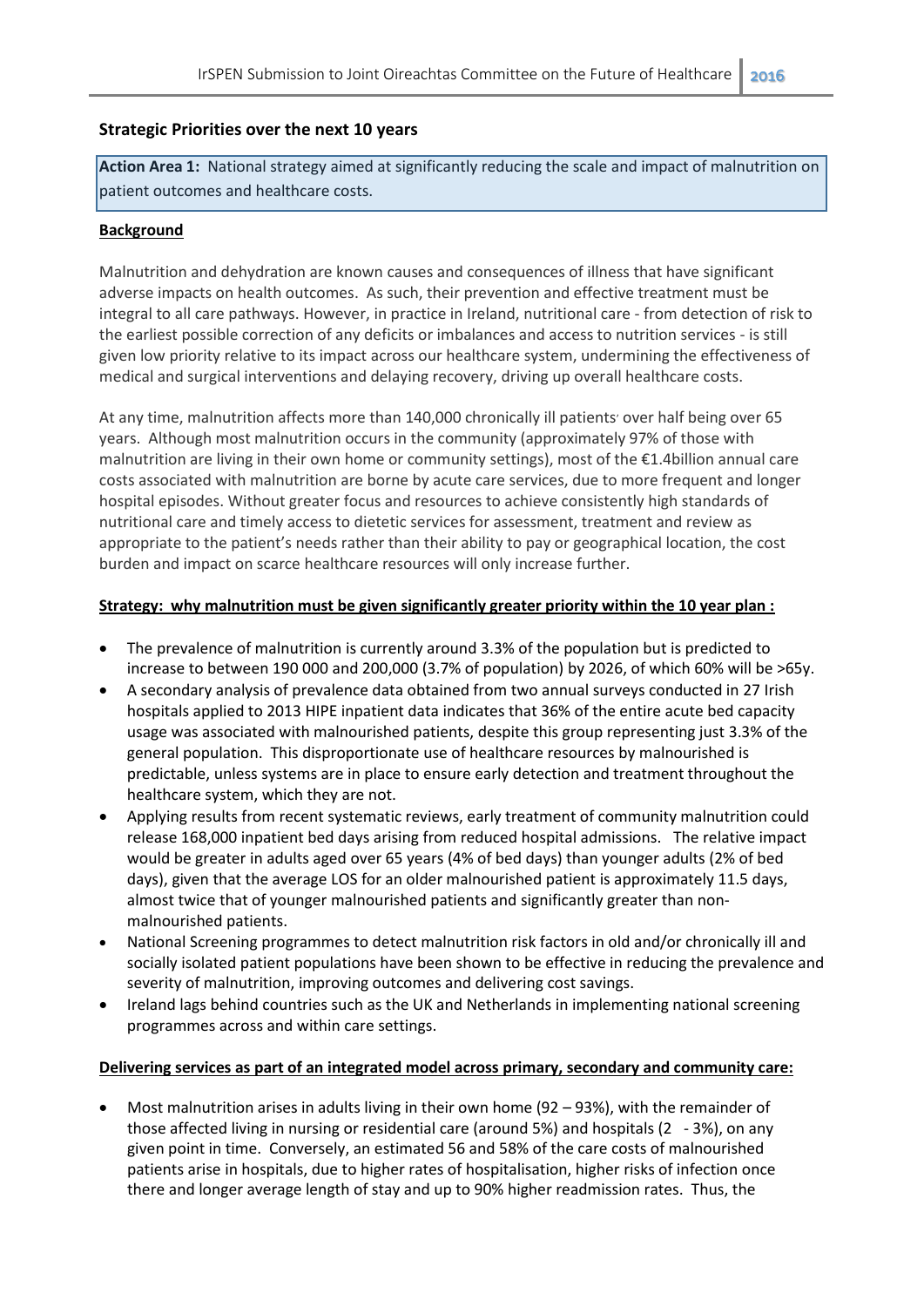greatest potential to avert costs arising from malnutrition related health or functional deficits arise in the primary care settings, supporting the need for investment in nutrition education of primary care team members, dietetic services, with emphasis on groups at highest nutritional risk, and care pathways and support services for patients receiving nutrition support at home**.**

- IRSPEN supports the establishment of workstreams within the HSE to improve nutrition and hydration of patients. We welcome the valuable role HIQA has played in establishing a framework for self- assessment of nutritional care in both hospitals and nursing homes. However, in establishing a new framework for the future of healthcare, we believe it imperative that policies and quality standards be fully integrated across care settings and sufficiently resourced to address some major gaps and inequities in the current access of patients to appropriate nutritional care. This will have major implications for community /primary care services, which are insufficiently resourced to take pressure of acute care services.
- The vast majority of patients who receive nutritional support are first identified in hospitals and discharged into the community, where dietetic services are lacking to ensure follow up and timely review. If savings are to be achieved and malnutrition prevented or treated at the earliest opportunity, patients should be identified through screening by the GP or practice nurse, and referred to community dietetic services for assessment and treatment if required.

# **Funding Model and implications**

Without any regular, large scale survey or auditing of malnutrition prevalence and / or its relationship on outcomes or to differences in the quality of nutritional care, there is no accountability and the HSE is unlikely to invest in its prevention and treatment or to ensure access to dietetic services for those in community / primary care as well as hospitals. Hence, to guide service development and resource allocation as nutrition services are put in place, key performance indicators and metrics should be measured. These metrics should reflect service activity and outcomes.

In recent years, low priority placed on nutritional care of patients coupled with severe pressure on healthcare expenditure produced an environment in which the costs of nutrition support and the need for savings overshadowed the clinical and cost impact of malnutrition or the efficacy and cost effectiveness of medical nutrition. Dietetic services were drastically impacted by an extended moratorium, leaving large areas of the country without any community service for patients requiring assessment or review of their nutrition support.

Given the overwhelming evidence base supporting the efficacy and cost effectiveness of nutritional support, once targeted appropriately and the patient reviewed at regular intervals by a dietitian, it is important that community funded schemes for nutrition support place greater emphasis on value and outcomes and that reimbursement systems ensure access of all patients, including those on LTI schemes, to required nutrition support.

## **Recommendation to Joint Committee**

Given the strategic importance of this area and the large potential for savings, IRSPEN is seeking an oral hearing to present its proposals in full, incorporating health economic modelling on investment costs and potential for savings.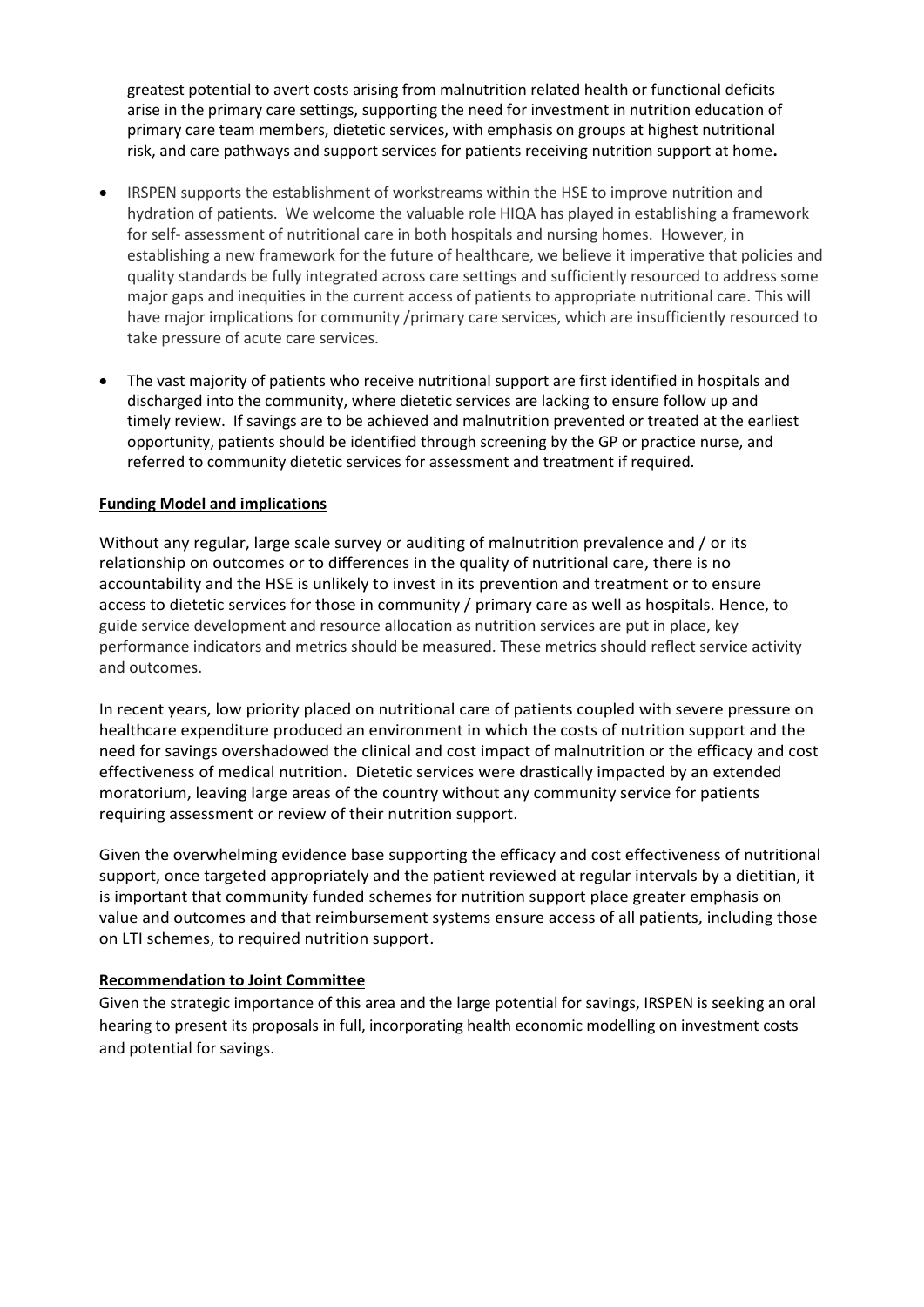**Action Area 2:** Urgent need to address the deficits in community support and coordination of services for patients requiring home enteral (and parenteral) nutrition.

#### **Background**

Currently in Ireland, c.2000 adults and children are receiving home enteral nutrition (HEN), with c.1900 patients discharged home on tube feeding each year. Clearly, it is in the interests of both patients and healthcare system to ensure streamlined transition of suitable patients from hospital to their own home / community as soon as they are clinically stable, and data consistently shows that HEN can have a transformative impact on quality of life, allowing restoration of normal family life. Compared with the costs of keeping patients in hospital to receive enteral nutrition (average bed day cost of €825 to €1300 in level 4 hospital), care at home delivers major savings for the health service, yet currently, the supports available to maintain patients safely in the community are lacking in the vast majority of areas. In particular, access to community dietetic staff with expertise in enteral feeding is a major problem for patients following discharge, resulting in avoidable admissions for routine procedures that could be managed safely and considerably more cost effectively in the patient's home. Medical nutrition companies play a significant role in patient training in both hospital and home and in providing free of charge equipment (pumps, stands, initial supply) in many areas of the country and this is undoubtedly propping up services where they are non-existent and masking care gaps in community services. Surveys by IrSPEN have confirmed major gaps in services and inconsistencies that all patients on home enteral nutrition and will publish their findings and recommendations later this year.

## **Strategy: why this is a strategic priority within ten year planning**

- The number of patients on tube feeds is likely to rise to between 2600 and 3000 by 2026.
- A recent IrSPEN survey of HEN patients has confirmed major gaps in service provision at community level for many patients, with highly variable practices and community arrangements for funding and supply according to the discharging hospital and the area. There is a lack of 'joined up' thinking in both service planning and resourcing by the HSE to ensure safe care for this small but vulnerable patient group, contrary to the principle of supporting patient self- management at home.
- Due to the absence of standards of practice for service providers nationally, the quality of service and support are highly variable and inconsistent.
- Supply arrangements vary greatly across the country, resulting in frequent problems ensuring continuity of supply or in obtaining emergency supplies.
- The failure to ensure adequate care for patients following discharge from acute settings into community care is entirely at odds with an integrated care model, and highlights the urgent need to operate a more effective community care model that keeps patients out of hospital.
- There are clearly missed opportunities for cost saving and improved clinical outcome, as well as quality of life benefits.

## **Integrated primary and community care:**

# *A Best Practice Example for HEN from INDI (Irish Nutrition and Dietetic Institute) and a model for adoption nationally:*

• In Dublin North City and County, a very successful Community Adult HEN service has been established since 2008.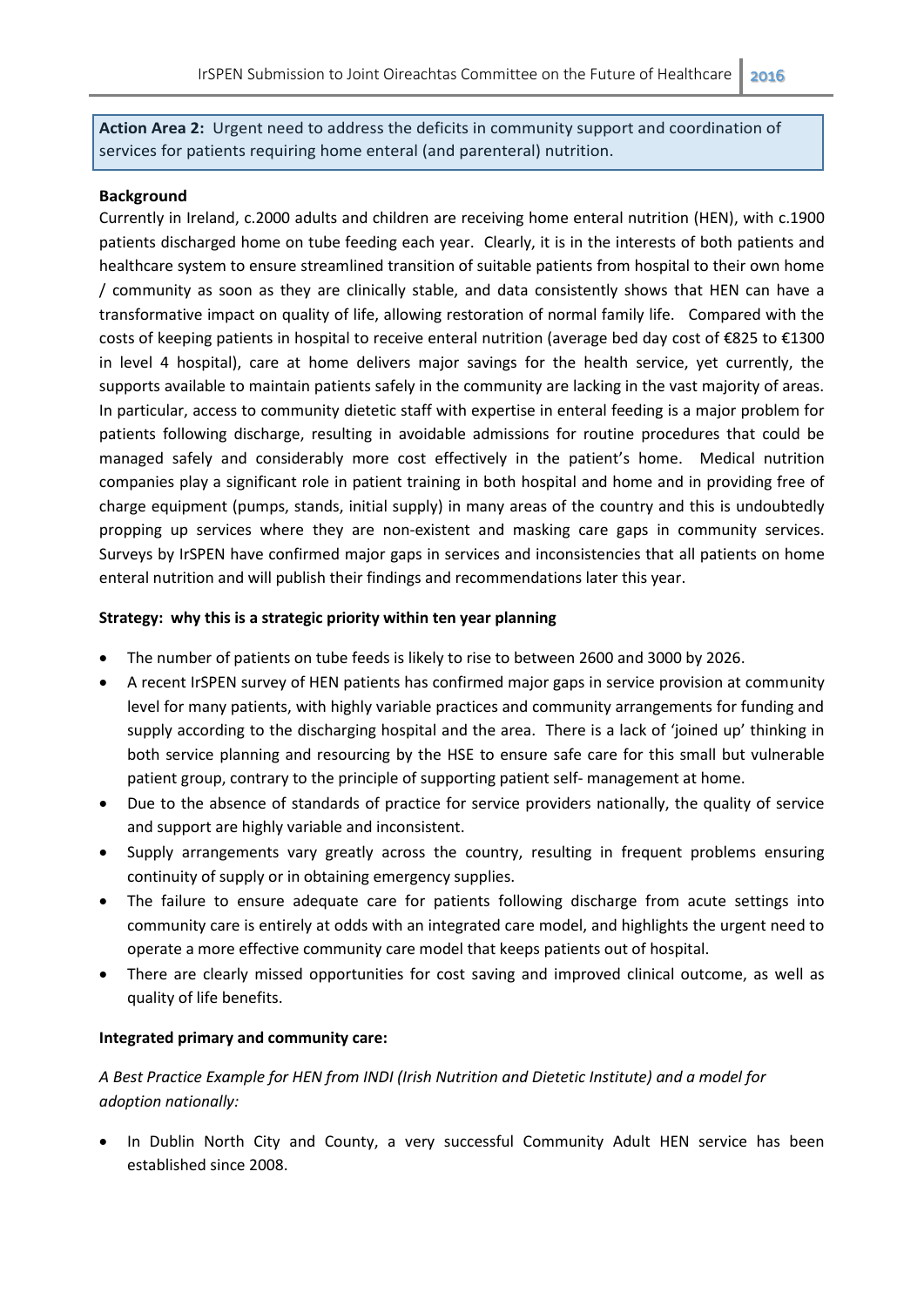- Up to the end of 2014, 276 patients have been referred to the service, with an average of 40 new referrals a year. At any one time a caseload of 110 patients are being seen.
- All adult patients on HEN are initially seen within one week of discharge by a dietitian, who is assigned as their main / single point of clinical contact.
- Each patient is reviewed regardless of their location in the community (home, private or public nursing home), at least 3 monthly and ongoing training is provided to each patient/ carer, as well as to their public health nurse/ nursing home staff, GP and professional carers.
- The community dietitians involved have an extended scope of practice that involves changing tubes when necessary at a patient's bedside.
- It has been estimated based on a similar service in the UK, in which patients discharged under the supervision and with access to a community dietitian and speech and language therapist were compared with those discharged home to community services without home visits and specialist dietetic / SLT access. Over a six month period, admissions to hospitals were reduced by over 21%, with significant annual savings possible if applied nationally.

# *Unfortunately this ideal level of community based HEN service is not available elsewhere.* **Funding Model**

Funding of feed: Enteral feeds are available through retail pharmacy through the GMS (General Medical Services), LTI (Long Term Illness), or DPS (Drugs Payments) schemes. The product needs to be reimbursed under the PCRS scheme to be available under these schemes.

Funding of feeding equipment: Inequities exist in the funding and provision of associated feeding equipment (e.g. giving sets, Y-adaptors, replacement tubes, syringes). This process varies according to local procedures and is not standard across the country. Equipment is funded for medical card holders, but not for non-medical card patients which then results in a significant financial burden for these patients.

Gaps in services: Lack of community services are resource dependent. A workforce planning report in the acute and community setting would help identify where staffing shortfalls are impeding service delivery. Education programmes may help to upskill existing staff, where this is needed.

# **Recommendations to the Joint Committee**

- 1. A systematic approach to discharge from hospital to community services should be in place nationally, meeting criteria and best practice international guidelines which will shortly be issued by a special report and guidelines developed by IrSPEN.
- 2. Services must be streamlined and adequately funded to ensure consistent delivery of quality care for all patients receiving home nutritional therapies, irrespective of discharging hospital or healthcare area, aligned to the principles outlined by the Joint Committee.
- 3. All home enterally fed patients should have care provided by an experienced multidisciplinary team, both in hospital but especially at home. The committee should ensure that primary care services are configured and resourced to give patients on home therapies equal access to services provided by multidisciplinary team, in this case, the Dietitian being the main clinical point of contact. A skilled workforce with access to appropriate training and CPD is needed to provide this service
- 4. Funding processes should be streamlined across the country and made easier for HEN patients and carers. Currently, patients above the medical card threshold are likely to face significant financial hardship under existing arrangements (eg. obtaining suppliers of ancillaries not covered within prescription DPS scheme).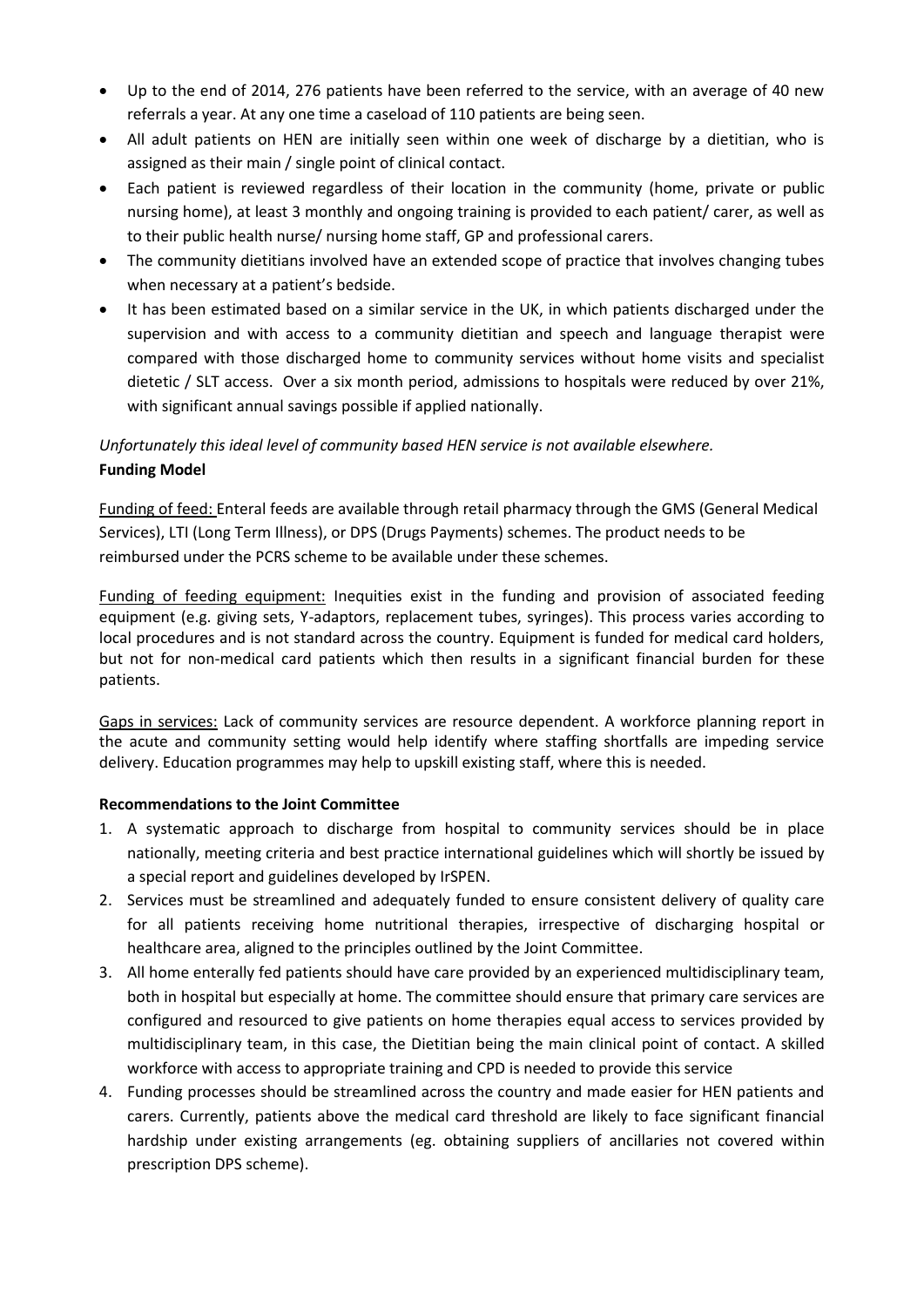**Action Area 3:** Establishment of a national specialist unit for adults with Intestinal Failure in Ireland. **(Special case to be addressed)**

#### **Background**

Intestinal failure is defined as "the reduction of intestinal function below the minimum necessary for the absorption of macronutrients and/or water and electrolytes, such that intravenous supplementation is required to maintain health and/or growth". This reduced intestinal function can arise for a wide variety of medical and surgical reasons. Between 80 and 100 of these patients will require specialist inpatient care and intensive outpatient care as they are often discharged on home parenteral nutrition (long term intravenous feed at home). Currently in Ireland, no specialist adult service exists for these patients, contrary to standard practice and all international expert recommendations. Thus, they are dispersed across hospitals lacking the expertise, training or service configuration necessary to provide safe care.

#### **Strategy: why this should be included as a priority within the 10 year plan:**

- The current absence of a National Intestinal Failure Service represents a major risk for patients and a concern for current service providers, with ethico-legal as well as cost implications.
- INDI data indicates that this small but highly complex patient group are dispersed throughout the country across at least 21 hospitals, none specialised or adequately resourced.
- Our Lady's Hospital in Crumlin is the national paediatric centre for IF for the last 16 years, headed by Professor Billy Bourke, yet no adult service has been established to which they can transition or which offers a similar standard of care for those over 18 years of age.
- Based on available evidence, the lack of adult services might be anticipated to be associated with 18 to 20 avoidable deaths each year in Ireland.
- The risks for patients transitioning from a specialist paediatric unit to a non-specialist adult service have already been brought to light by Our Lady's Children's Hospital, Crumlin (OLCHC). Of the three patients that were transitioned to adult acute services, two have subsequently died, resulting in the suspension of transfers pending suitable specialist care being made available.
- In NI, Belfast City Hospital operates a **12 bedded IF specialist tertiary referral unit** for a population of just over 1.6 million.
- The case for establishing a national IF unit for the Republic of Ireland (ROI) is supported by findings from specialist units internationally of dramatically improved morbidity and mortality when compared with treatment at non-specialist hospitals.

#### **Current Status:**

IrSPEN supports the establishment of a national unit at St. James's Hospital as the ideal location for reasons outlined in a full business case, currently submitted to the HSE for review and urgent consideration.

#### **Integrated care model**

Establishing a national centre for IF will also facilitate the streamlining of services for HPN patients, which should ideally be managed under the care of a specialist centre.

#### **Recommendations for Joint Committee**

Patients with intestinal failure in Ireland deserve the same access to specialist dedicated units as those in Northern Ireland, the UK and in developed healthcare systems throughout Europe and beyond. We urge the Oireachtas Committee to support the establishment of a national service, capable of meeting minimum commissioning standards within the UK/NHS as deemed necessary to give this small group of patients with highly complex and challenging requirements the best chance of survival and health. St. James's hospital is proposed as the ideal location for this a national adult specialist unit, and is the subject of a business plan for which the support of this Committee is being sought.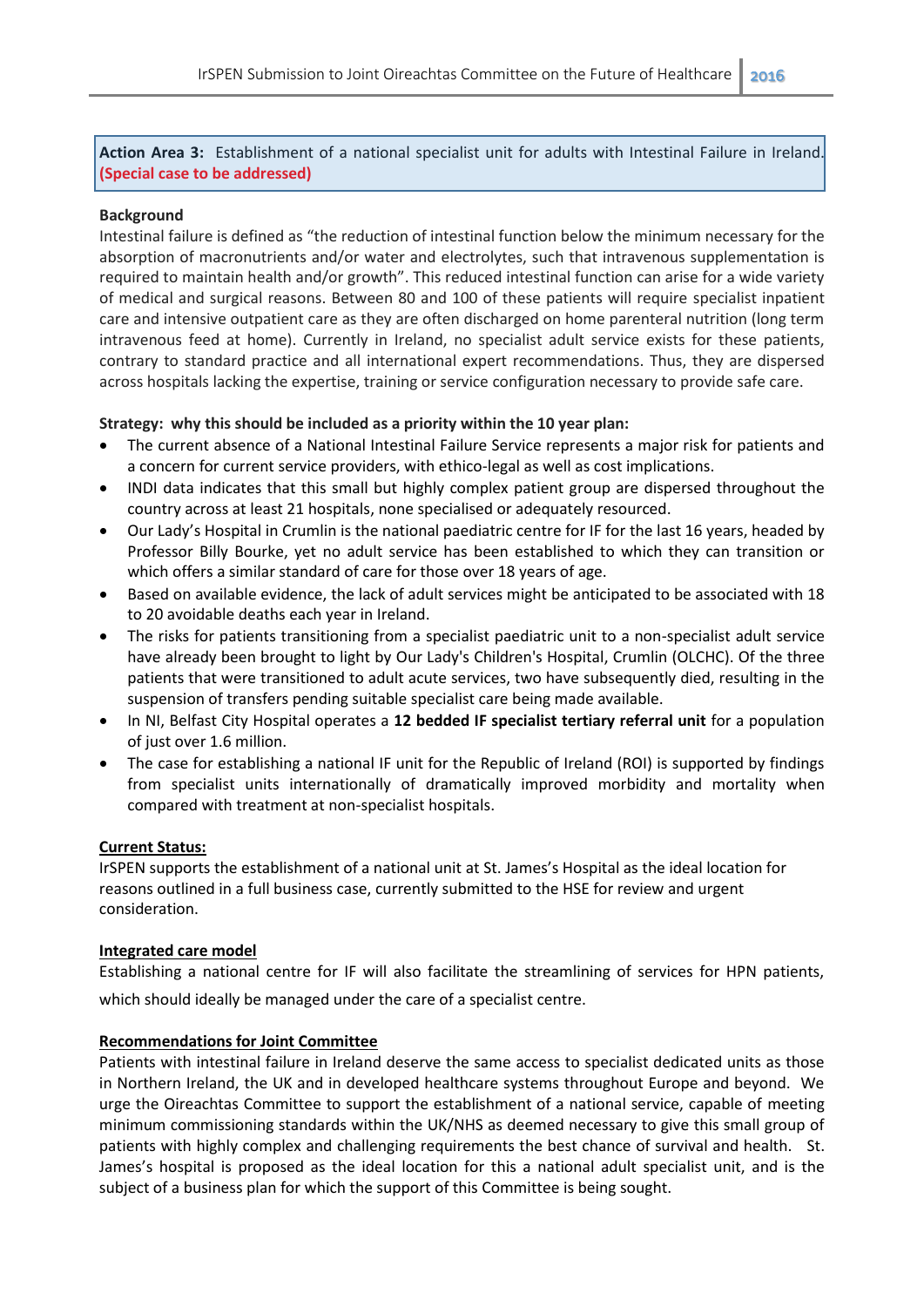**Action Area 4:** Establishment of national bariatric programme as a component of its strategy to reduce obesity related disease.

# **Background**

Whilst the 10 year strategy must address both prevention and treatment of obesity, this submission focuses specifically on the urgent need to increase access to specialist bariatric services for the treatment of severe and complex obesity:

# **Strategy: why bariatric services must be prioritised within the 10 year plan**

- Obesity already affects more than a million people and Diabetes more than a quarter of a million people in Ireland, whilst obesity causing diabetes being one of the most serious health problems within the Irish population. By 2026, the proportion of adults classed as obese could reach 37%, with a concomitant rise in type 2 diabetes (T2DM) and other related conditions.
- Bariatric surgery offers the most successful and cost effective treatment option for the treatment of severe and complex obesity, being associated with a 65% remission rate for those with T2DM and complications and a two to three year return on investment.
- Despite its clinical and cost effectiveness, bariatric surgery is severely under-resourced in Ireland, with just two public clinics – one in Galway and one in Dublin. This imbalance between service availability and current demand has created long waiting lists for access to bariatric services.
- Given that obesity and related diseases are projected to increase and that bariatric surgery offers the most clinically and cost effective treatment option for severe and complex obesity, it is imperative that provision is made for more patients to gain access to services. Therefore, there will need to be enough bariatric surgeons, physicians and allied health professionals with sufficient experience to provide this care over the lifetime of this plan.
- The €90,000/hour (€730 million per annum) that the Irish healthcare system currently spends on diabetes is a major burden on existing services, whereas the costs of bariatric surgery for obese patients with T2DM (est €10,000) are recouped within three years from reduced prescription costs.
- An estimated 10,891 (95%CI: 8,228 14,416) people aged ≥ 50 years would meet the criteria for bariatric surgery based on BMI and presence of T2DM. Almost 8 times that number would meet criteria based on a BMI alone. Provision of bariatric surgery to those with both severe obesity and diabetes could potentially result in an estimated 7,079 patients having acceptable glycaemic control not requiring medication whereas at present, less than 0.1% of suitable candidates have access to treatment, with significant cost implications for the healthcare system.

## **Delivering services as part of an integrated model across primary, secondary and community care:**

- To achieve the best outcomes for patients and have sufficient volumes to develop the experience and expertise of the MDT, it is important to centralize surgical bariatric services in high-volume centres that are geographically located to optimize access to the national population. We support proposals by the IES Bariatric Interest Group that one centre be established in each of the six hospital groups alongside one national paediatric bariatric centre with a full MDT, with associated assessment clinics provided nationally within each of the HSE Hospital Groups. The MDT in each centre should include at least an upper GI surgeon, bariatric physician, a dietician, a specialist nurse, a clinical psychologist, a physiotherapist, and a liaison psychiatrist.
- To ensure access to specialist medical and surgical care for this complex patient group, it is important that centres be based in model 3 or model 4 hospitals with a well-integrated pathway from primary care services to secondary care and back. These pathways should include preventative care, community based interventions, specialist multi-disciplinary bariatric services that include bariatric physicians, and a bariatric surgical service. For those who are referred onto surgical services, post-operative care should be delivered in a chronic disease model of care.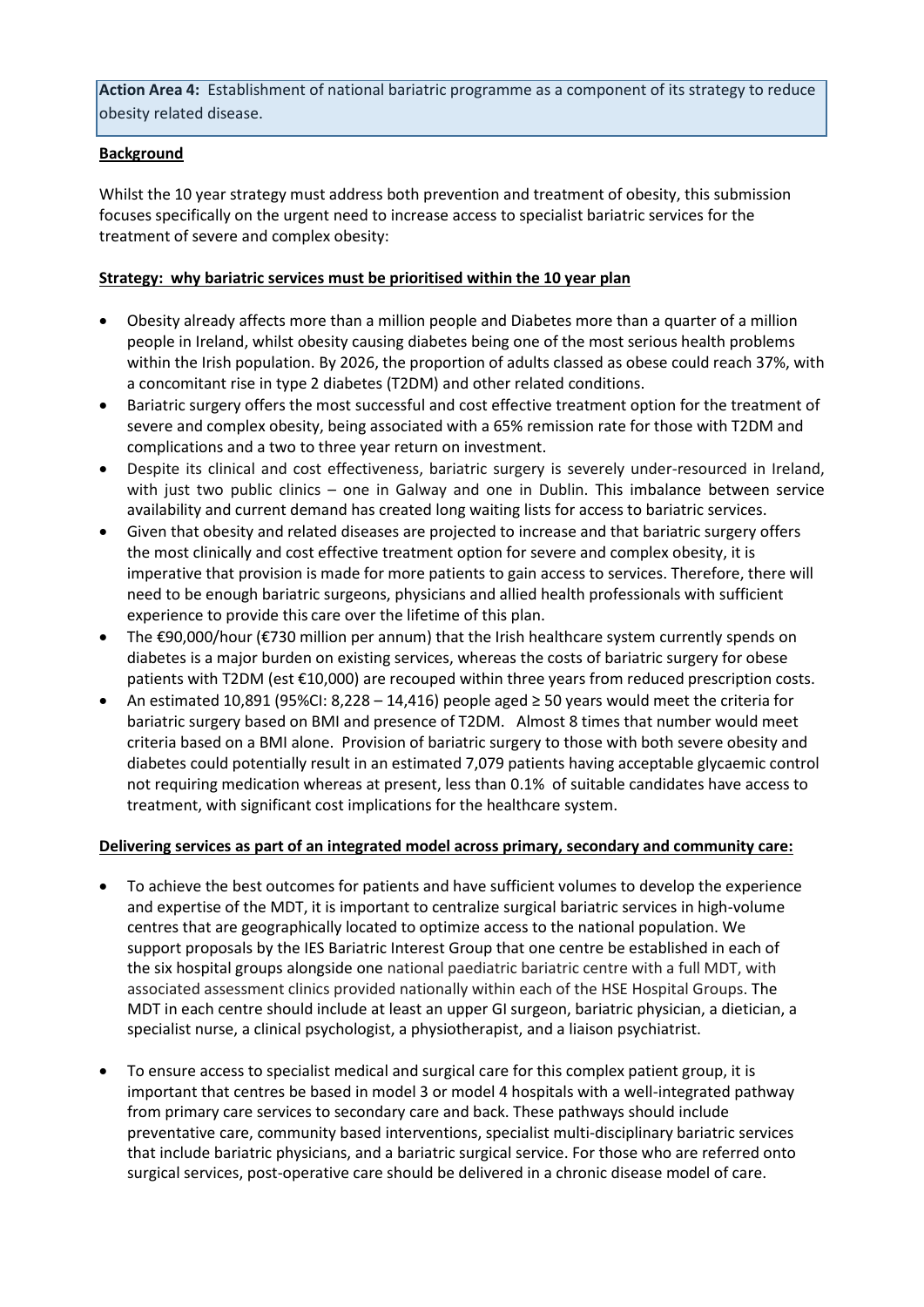- It is recognised that these care pathways may have different structures in distinct geographical areas. For example in the west of Ireland, the hospital-based bariatric service links with Croi, the West of Ireland Cardiac Foundation, for the delivery of specific domains of bariatric care involving structured lifestyle modification, whereas in Dublin, these services tend to be delivered within the hospital campus.
- To guide service development and resource allocation as the bariatric services develop, key performance indicators and metrics should be measured. These metrics should reflect service activity and outcomes. The development of this data collection strategy should agree with the aims of the National Obesity Strategy. Strong consideration should be given to the development of a National Registry integrated between primary and secondary care to allow regular audit and to ensure appropriate service development

#### **Funding Model and implications**

The decision to invest in the establishment of a national service model capable of treating a minimum of 400 public patients per annum year one rising to 1000 by year 10 (see proposals below) must take into consideration the cost effectiveness of bariatric surgery versus non-surgical treatments. A UK health technology assessment found that for patients with a body mass index (BMI) ≥40, the incremental cost effectiveness ratios for surgery ranged between £2000 and £4000 per quality adjusted life year(QALY) gained over 20 years. This was well below the £20 000 per QALY threshold for cost effectiveness used by the National Institute for Health and Care Excellence (NICE) and the range historically used by the HSE (between €20000 and €45,000). For patients with diabetes and a BMI of 30-39 the incremental cost effective ratio fell to £1367 per QALY gained, resulting in a probability of cost effectiveness over 20 years of 100%.

Notwithstanding that even with the investment outlined below, services will continue to fall short of demand and pose ongoing challenges in offering equity of access to patients that will benefit from surgery, we propose the following:

#### **Recommendation to Joint Committee**

- 1. Sufficient upfront investment to establish 4 additional adult bariatric centres across Ireland in addition to expansion of existing public specialist services in Dublin and Cork, thereby improving access to services in areas where there are none.
- 2. Service planning to provide access to 400 patients in year 1, 400 in year 2 (2017 and 2018), increasing by 200 patients annually thereafter to 2000 patients by year 10 (2026), subject to being able to demonstrate a return of investment within two years of treatment for patients that received bariatric surgery in preceding years.
- 3. Access to patients should be offered preferentially to those with complications arising from severe obesity, such as those with T2DM.

# **(IRSPEN recommends an oral representation with the committee by the main submitting group / Dr. Francis Finucane / Professor Carel le Roux)**